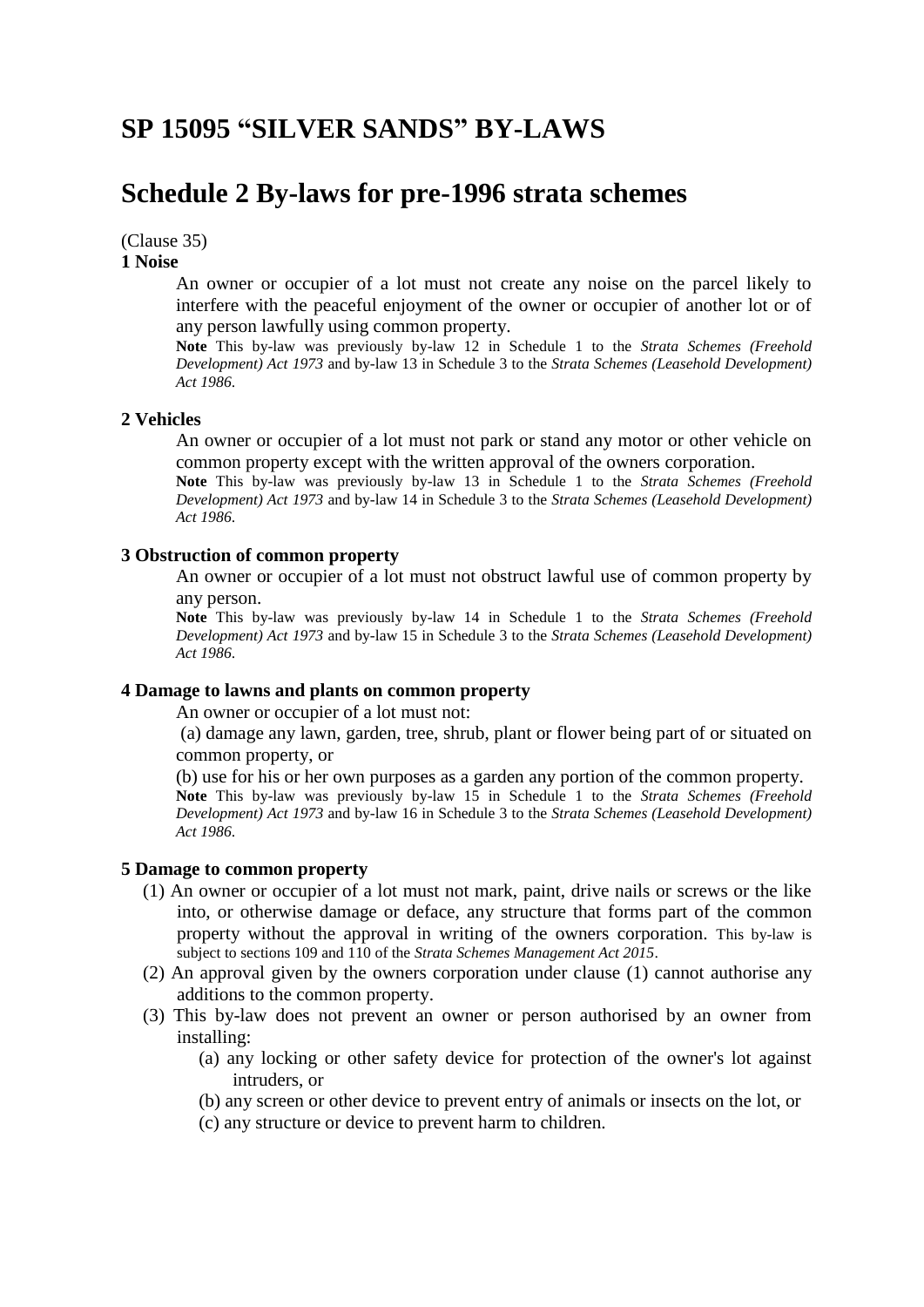- (4) Any such locking or safety device, screen, other device or structure must be installed in a competent and proper manner and must have an appearance, after it has been installed, in keeping with the appearance of the rest of the building.
- (5) Despite section 106 of the *Strata Schemes Management Act 2015*, the owner of a lot must maintain and keep in a state of good and serviceable repair any installation or structure referred to in clause (3) that forms part of the common property and that services the lot.

**Note** This by-law was previously by-law 16 in Schedule 1 to the *Strata Schemes (Freehold Development) Act 1973* and by-law 17 in Schedule 3 to the *Strata Schemes (Leasehold Development) Act 1986*.

#### **6 Behaviour of owners and occupiers**

An owner or occupier of a lot when on common property must be adequately clothed and must not use language or behave in a manner likely to cause offence or embarrassment to the owner or occupier of another lot or to any person lawfully using common property.

**Note** This by-law was previously by-law 17 in Schedule 1 to the *Strata Schemes (Freehold Development) Act 1973* and by-law 18 in Schedule 3 to the *Strata Schemes (Leasehold Development) Act 1986*.

# **7 Children playing on common property in building**

An owner or occupier of a lot must not permit any child of whom the owner or occupier has control to play on common property within the building or, unless accompanied by an adult exercising effective control, to be or to remain on common property comprising a laundry, car parking area or other area of possible danger or hazard to children.

**Note** This by-law was previously by-law 18 in Schedule 1 to the *Strata Schemes (Freehold Development) Act 1973* and by-law 19 in Schedule 3 to the *Strata Schemes (Leasehold Development) Act 1986*.

#### **8 Behaviour of invitees**

An owner or occupier of a lot must take all reasonable steps to ensure that invitees of the owner or occupier do not behave in a manner likely to interfere with the peaceful enjoyment of the owner or occupier of another lot or any person lawfully using common property.

**Note** This by-law was previously by-law 19 in Schedule 1 to the *Strata Schemes (Freehold Development) Act 1973* and by-law 20 in Schedule 3 to the *Strata Schemes (Leasehold Development) Act 1986*.

### **9 Depositing rubbish and other material on common property**

An owner or occupier of a lot must not deposit or throw on the common property any rubbish, dirt, dust or other material likely to interfere with the peaceful enjoyment of the owner or occupier of another lot or of any person lawfully using the common property.

**Note** This by-law was previously by-law 20 in Schedule 1 to the *Strata Schemes (Freehold Development) Act 1973* and by-law 21 in Schedule 3 to the *Strata Schemes (Leasehold Development) Act 1986*.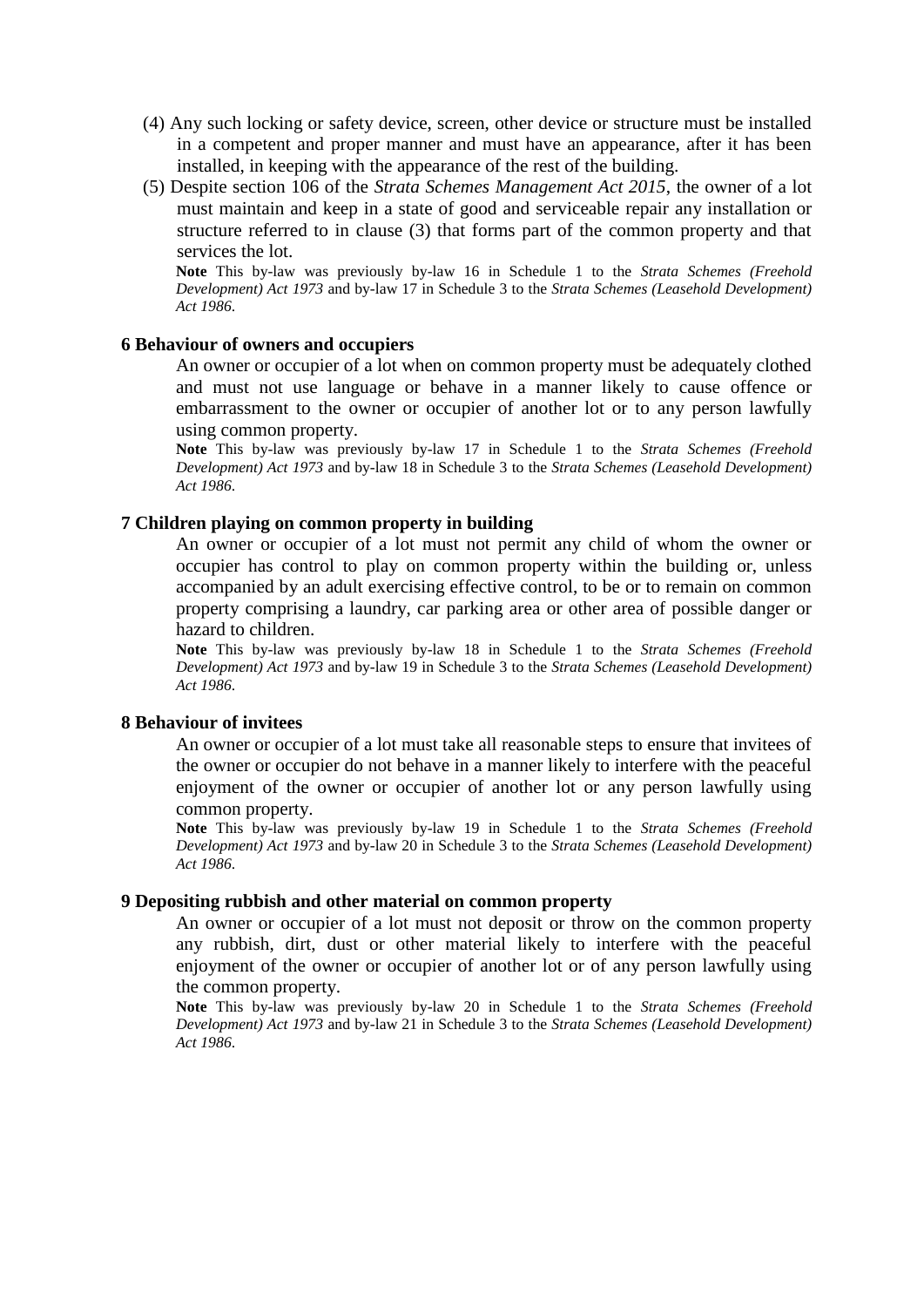# **10 Drying of laundry items**

An owner or occupier of a lot must not, except with the consent in writing of the owners corporation, hang any washing, towel, bedding, clothing or other article on any part of the parcel in such a way as to be visible from outside the building other than on any lines provided by the owners corporation for the purpose and there only for a reasonable period.

**Note** This by-law was previously by-law 21 in Schedule 1 to the *Strata Schemes (Freehold Development) Act 1973* and by-law 22 in Schedule 3 to the *Strata Schemes (Leasehold Development) Act 1986*.

# **11 Cleaning windows and doors**

An owner or occupier of a lot must keep clean all glass in windows and all doors on the boundary of the lot, including so much as is common property.

**Note** This by-law was previously by-law 22 in Schedule 1 to the *Strata Schemes (Freehold Development) Act 1973* and by-law 23 in Schedule 3 to the *Strata Schemes (Leasehold Development) Act 1986*.

# **12 Storage of inflammable liquids and other substances and materials**

- (1) An owner or occupier of a lot must not, except with the approval in writing of the owners corporation, use or store on the lot or on the common property any inflammable chemical, liquid or gas or other inflammable material.
- (2) This by-law does not apply to chemicals, liquids, gases or other material used or intended to be used for domestic purposes, or any chemical, liquid, gas or other material in a fuel tank of a motor vehicle or internal combustion engine.

**Note** This by-law was previously by-law 23 in Schedule 1 to the *Strata Schemes (Freehold Development) Act 1973* and by-law 24 in Schedule 3 to the *Strata Schemes (Leasehold Development) Act 1986*.

## **13 Moving furniture and other objects on or through common property**

An owner or occupier of a lot must not transport any furniture or large object through or on common property within the building unless sufficient notice has first been given to the strata committee so as to enable the strata committee to arrange for its nominee to be present at the time when the owner or occupier does so.

**Note** This by-law was previously by-law 24 in Schedule 1 to the *Strata Schemes (Freehold Development) Act 1973* and by-law 25 in Schedule 3 to the *Strata Schemes (Leasehold Development) Act 1986*.

## **14 Floor coverings**

- (1) An owner of a lot must ensure that all floor space within the lot is covered or otherwise treated to an extent sufficient to prevent the transmission from the floor space of noise likely to disturb the peaceful enjoyment of the owner or occupier of another lot.
- (2) This by-law does not apply to floor space comprising a kitchen, laundry, lavatory or bathroom.

**Note** This by-law was previously by-law 25 in Schedule 1 to the *Strata Schemes (Freehold Development) Act 1973* and by-law 26 in Schedule 3 to the *Strata Schemes (Leasehold Development) Act 1986*.

# **15 Garbage disposal**

An owner or occupier of a lot:

(a) must maintain within the lot, or on such part of the common property as may be authorised by the owners corporation, in clean and dry condition and adequately covered a receptacle for garbage, and